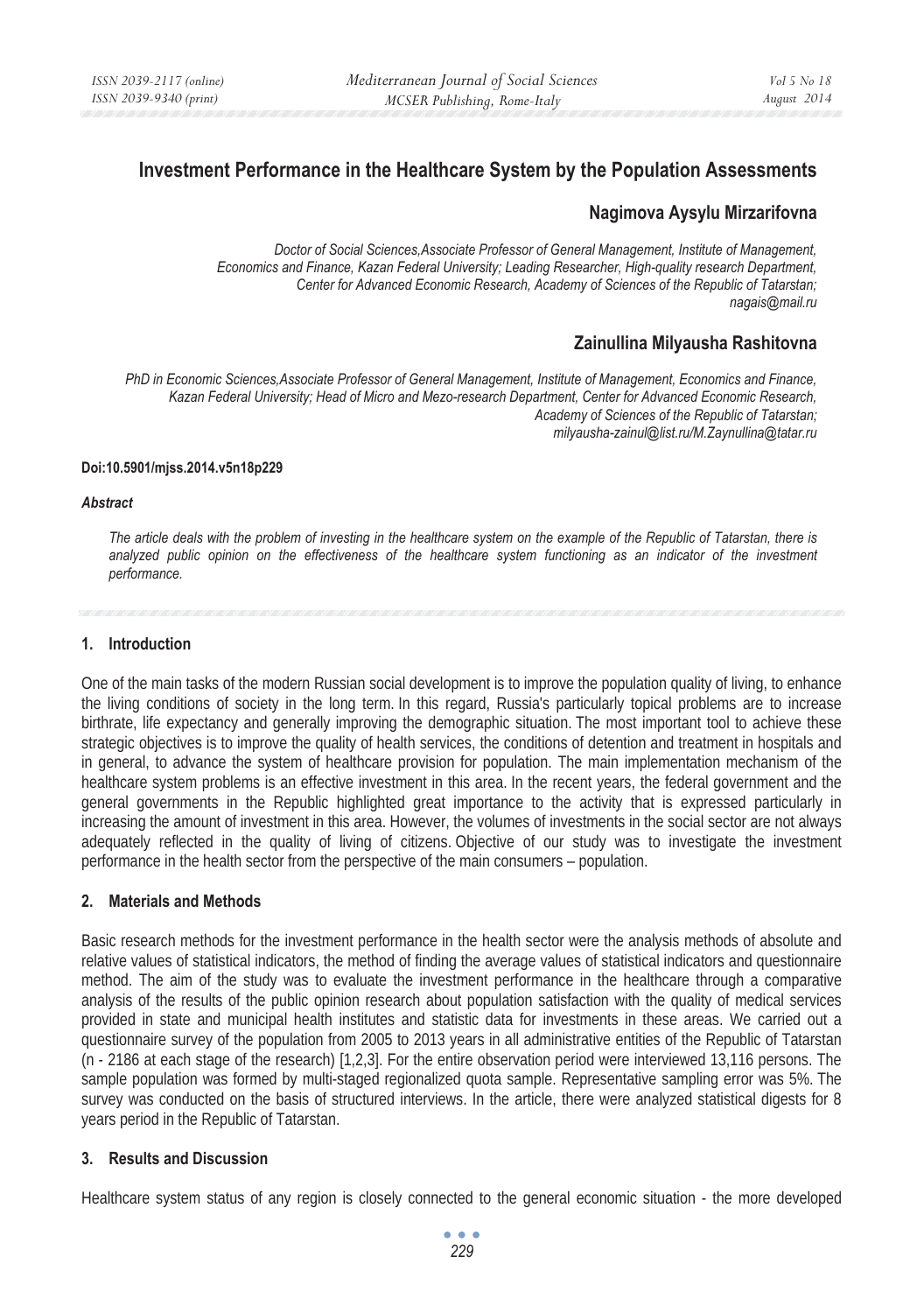| ISSN 2039-9340 (print)<br>MCSER Publishing, Rome-Italy | August 2014 |
|--------------------------------------------------------|-------------|

region, the greater investment in health, it may direct. A major condition of dynamic economic growth is investment. We analyzed the main statistical indicators of investment in the economy in the Republic of Tatarstan for 2005-2012 years. As it can be seen from Figure 1, the overall investment dynamics during this period tends to increase. This means that the region has the investment attractiveness and develops dynamically. Slight decrease was observed in 2008-2009, due to the global economic crisis. The average value of the growth rate of investment in the economy amounted to 19.24% (Table 3.). Consequently, the economy of the region is in the process of expanded reproduction of the economic system (Figure 1).



**Figure 1:** Investments in the economy of the Republic of Tatarstan for the years 2005-2012 (million rubles).

We wondered to what extent ordinary citizens feel economic success. Do they feel the output of investment growth? The results of our population study is quite sensitive to changes in the economy. Thus, in recent years there is evident the rise of positive assessments of the economic situation and the decline in the proportion of negative and neutral ratings. It is an interesting the fact that somehow reduction of investment in 2009 is promptly reflected on public opinion - in this period particularly there is a decrease of positive assessments of the economy for the entire observation period (Figure 2).



**Figure 2:** Distribution of respondent answers to the question "How do you assess the current economic situation of your location (city, village, etc.)?" (in percentage)

Let us consider the dynamics of investment in the healthcare system. Investments in the health have shown slowdown in the rate of growth in the years 2006, 2008, 2010 on 24.2%, 17.27%, 8.39%, respectively (Table 3). In 2007, 2009, 2011, 2012 there was an increase of the growth rate for investments on 13.13% 25.6%; 84%, 10.75%, respectively (Table 3). The highest growth was observed in 2011 - 84%. This was due to government programs for health development of the Russian Federation. Remodelling of health facilities was heavily invested. This policy was maintained in 2012 too. However, the cost in 2012 increased at a slower rate. Average growth rate of investments amounted to 11.96% (Table 3); which is below the average growth rate in the economy almost doubled (Table 3).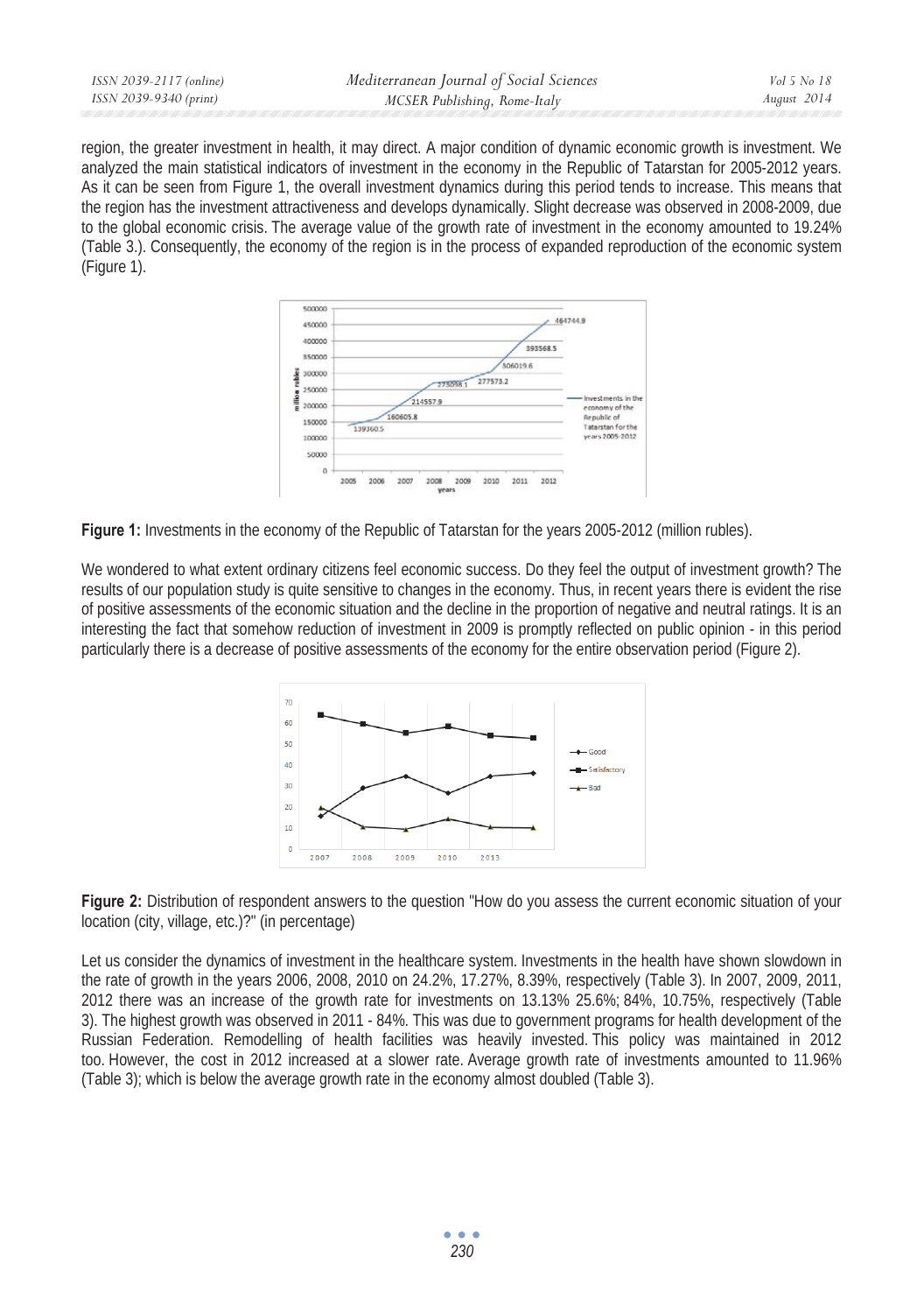**Table 1.** Investments in education and healthcare in absolute and relative terms in the Republic of Tatarstan

|                                                             | 2005                                                                      | 2006   | 2007   | 2008 | 2009   | 2010  | 2011    | 2012   |
|-------------------------------------------------------------|---------------------------------------------------------------------------|--------|--------|------|--------|-------|---------|--------|
| llnyestments in health and social services, million rubles. | 6845.5                                                                    | 5188.8 | 5870.2 | 4856 | 6103.2 | 5590. | 10288.6 | 1395.6 |
| Investments in health and social services, in% to total     | 4.9                                                                       |        |        | 1.8  |        |       |         | 2.4    |
| All investments in the economy, in million rubles.          | 139 360.51160 605.8214 557.9273.098.1277 573.2306 019.6393 568.5464 744.9 |        |        |      |        |       |         |        |
| All investments in the economy, in% to total                | 100                                                                       | 100    | 100    | 100  | 100    | 100   | 100     | 100    |



**Figure 3:** Investment in health and social services (million rubles).

**Table 2.** Investment growth in the economy and healthcare in the Republic of Tatarstan (in percentage)

|                                           | 2006/2005 | 2007/2006 | 2008/2007 |        | 2009/2008 2010/2009 | 2011/2010 2012/2011 |        |
|-------------------------------------------|-----------|-----------|-----------|--------|---------------------|---------------------|--------|
| Investments in health and social services |           |           | 82.7      | 125.68 | 91.60               | 184.03              | 110.75 |
| All investments in the economy            | 115.24    | 133.59    | 127.28    | 101.63 | 110.24              | 128.60              | 18.08  |

**Table 3.** Growth rate of investment in the economy and healthcare and the average growth rate of investment in the economy and healthcare in the Republic of Tatarstan (in percentage)

|                                           |          |       |     |       | 2006/2005 2007/2006 2008/2007 2009/2008 2010/2009 2011/2010 2012/2011 |       |       | Average<br>rate growth |
|-------------------------------------------|----------|-------|-----|-------|-----------------------------------------------------------------------|-------|-------|------------------------|
| Investments in Health and social services | $-24.20$ | 13.13 |     | 25.68 | -8.39                                                                 | 84.03 | 10.75 | '1.96                  |
| All investment in the economy             | 15.24    | 33.59 | .28 | 1.63  | 10.24                                                                 | 28.60 | 18.08 | 19.24                  |

Analysis of public opinion regarding the status of the healthcare system shows the corresponding results. As we can see in the previous diagram, since 2011 investment in public health has quite significantly increased and we observe a decline in the share of negative assessments of the respondents (Figure 4).



**Figure 4:** Distribution of respondent answers to the question: "Are you satisfied with the state of medical service in your community?" (in percentage)

However, together with a quite marked increase of investment in the healthcare system this upswing of positive ratings (4%) is not sufficiently revealing. Explanation of the situation could be found in a more detailed study of the problem. What are the causes for more than a modest assessment of the healthcare system from the population view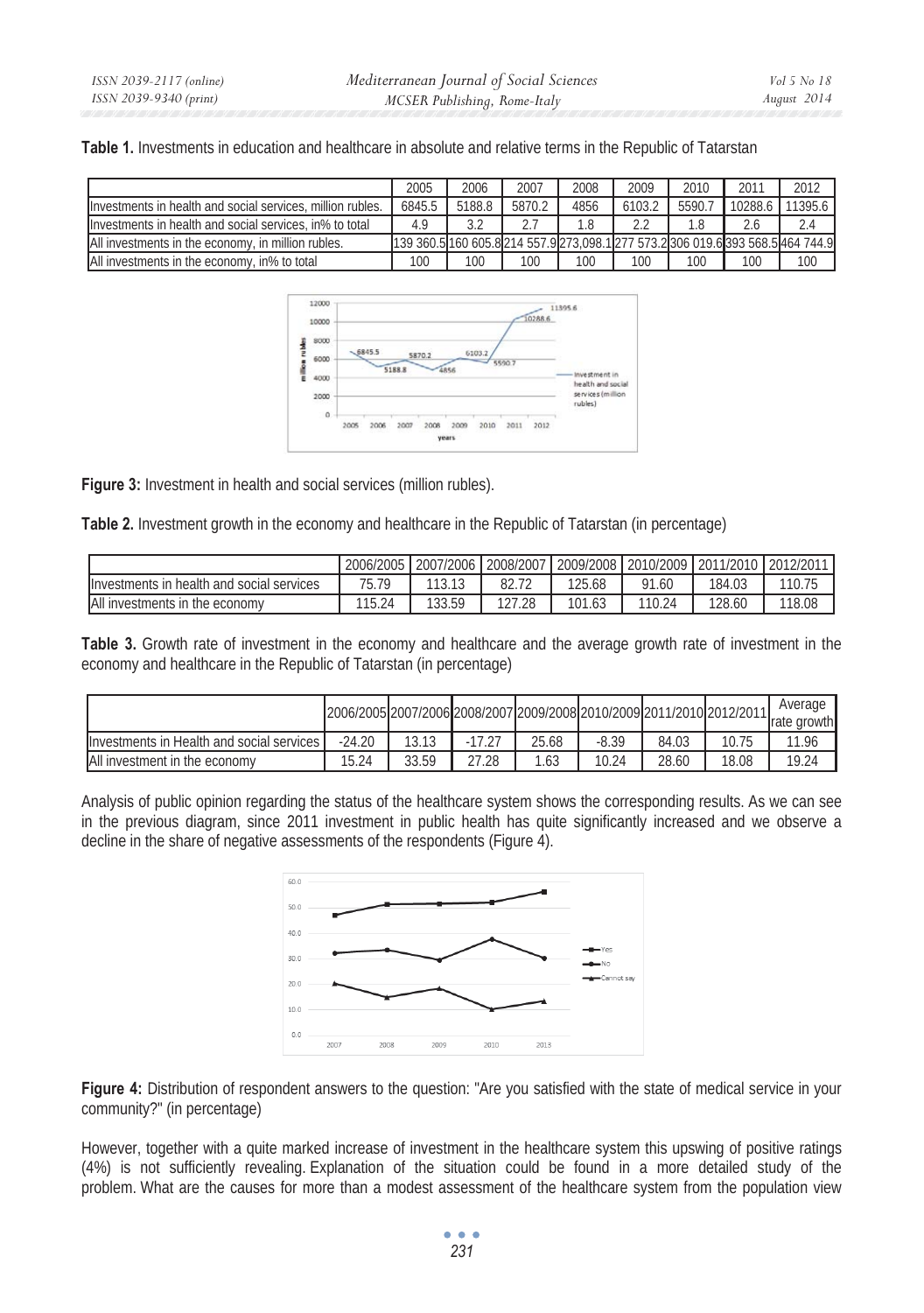| ISSN 2039-2117 (online) | Mediterranean Journal of Social Sciences | Vol 5 No 18 |
|-------------------------|------------------------------------------|-------------|
| ISSN 2039-9340 (print)  | MCSER Publishing, Rome-Italy             | August 2014 |

with increasing of the investment amount in the background? Let us consider the opinion of the population regarding ambulatory and hospital medical service.

At all stages of the major problems that are under observation there were the issues of organizational and technical nature in the hospital service for the population - queues for admission to the local therapist, difficulties of getting an appointment to a specialized doctor, lack of equipment for examination and others (Figure 5).



**Figure 5:** Distribution of respondent answers to the question: "How would you assess the quality of medical service for the population in polyclinics?" (in percentage)

A similar situation is observed in the hospital service for the population - in 2005-2007, the main problems were the lack of equipment and drugs in hospitals, lack of places to hospitalization, poor nutrition, etc. (Figure 6).



**Figure 6:** Distribution of respondent answers to the question: "How would you assess the quality of medical service for the population in hospitals?" (in percentage)

Alongside with the expansion of the investment volumes we managed to solve a number of problems related to material support to medical assistance system for the population. High-tech equipment was purchased, including small regional hospitals, and provision of medicines was improved. Reforming of the healthcare system allowed to concentrate material and human resources at district hospitals capable of providing multi-disciplinary professional assistance. In the meantime, in this positive background, the group of problems related to the human factor has escalated. High-tech medicine has often become inaccessible due to the inability of doctors to work on sophisticated equipment - and population expressed dissatisfaction with the level of medical personnel. Frequent criticism caused the attitude of medical staff to patients, expressed in carelessness and sometimes even indifference and rudeness towards people. In addition, a large number of services are given only on a fee basis. The participants of the survey expressed in a greater degree dissatisfaction with the corruption in the healthcare system.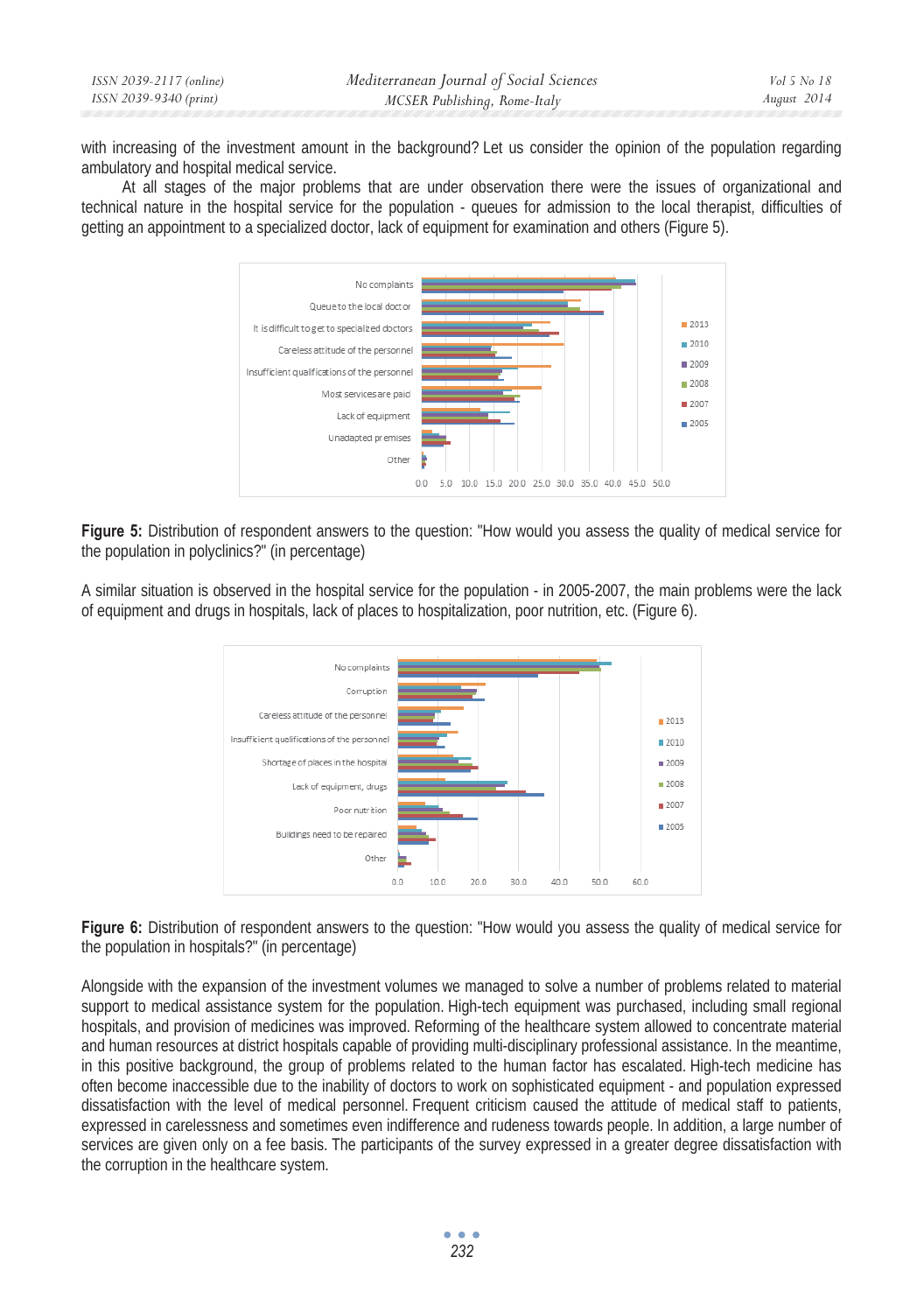### **4. Conclusion**

Thus, we can conclude that, despite the generally positive result, investment in healthcare has not achieved the intended effect, as it decided only logistical side of the problem, without affecting the human factor. Financial inflow did not lead to an automatic increase of medical personnel qualification, was unable to resolve the issue of staff attitude to patients, did not contribute to reduce the level of corruption in this sphere. Consequently, investment in healthcare of the republic has not fully achieved the set goal - to improve the quality of medical population services, and therefore has not provided to improvement of the life quality of citizens.

### **References**

Nagimova A. M. Population satisfaction of the Republic of Tatarstan, the main components of quality of living and the ongoing social and economic reforms (comparative analysis 2005, 2007, 2008, 2009, 2010.). Kazan, 2011. P.80.

Nagimova A.M., Nugaev M.A. Role and place of healthcare in ensuring the life quality for population in the region. Newsletter of economics, law and sociology. - 2010. - No 2. - P.118-122.

Safiullin M.R., Nagimova A.M., Zainullina M.R. and others. Report about the main trends of Socio - Economic Development in the Republic Tatarstan in 2012. Kazan: - "Artifact Publication", 2013. P.86.

Zainullina M.R. Problems of investment attractiveness in the Russian Federation market. Socio – economic problems of formation and development in the market economy. (Conference) Kazan: - in KSFEI - 2011 - P.128-130.

Zainullina M. P. Small business effectiveness by territorial grounds and its investment activities. Electronic economic newsletter of Tatarstan for the 2nd quarter of 2013.

Republic of Tatarstan, Statistical Yearbook, 2005. Publ: Tatarstanstat, g.Kazan, 2006. C. 433-436.

Republic of Tatarstan, Statistical Yearbook, 2006 year. Publ: Tatarstanstat, g.Kazan, 2007. C. 433-436.

Republic of Tatarstan, Statistical Yearbook, 2007 year. Publ: Tatarstanstat, g.Kazan, 2008. C. 433-436.

Republic of Tatarstan, Statistical Yearbook, 2008 year. Publ: Tatarstanstat, g.Kazan, 2009. C. 433-436.

Republic of Tatarstan, Statistical Yearbook, 2009 year. Publ: Tatarstanstat, g.Kazan, October 20. C. 477-479.

Republic of the Tatarstan region, Statistical Yearbook, 2010 year. Publ: Tatarstanstat, g.Kazan, 2009. C. 4 51 -4 53.

Republic of Tatarstan, statistically s Yearbook, 2011 year. Publ: Tatarstanstat, g.Kazan, 2012. C. 433-436.

Republic of Tatarstan, Statistical Yearbook, 2012. Publ: Tatarstanstat, g.Kazan, 2013. C. 257-259.